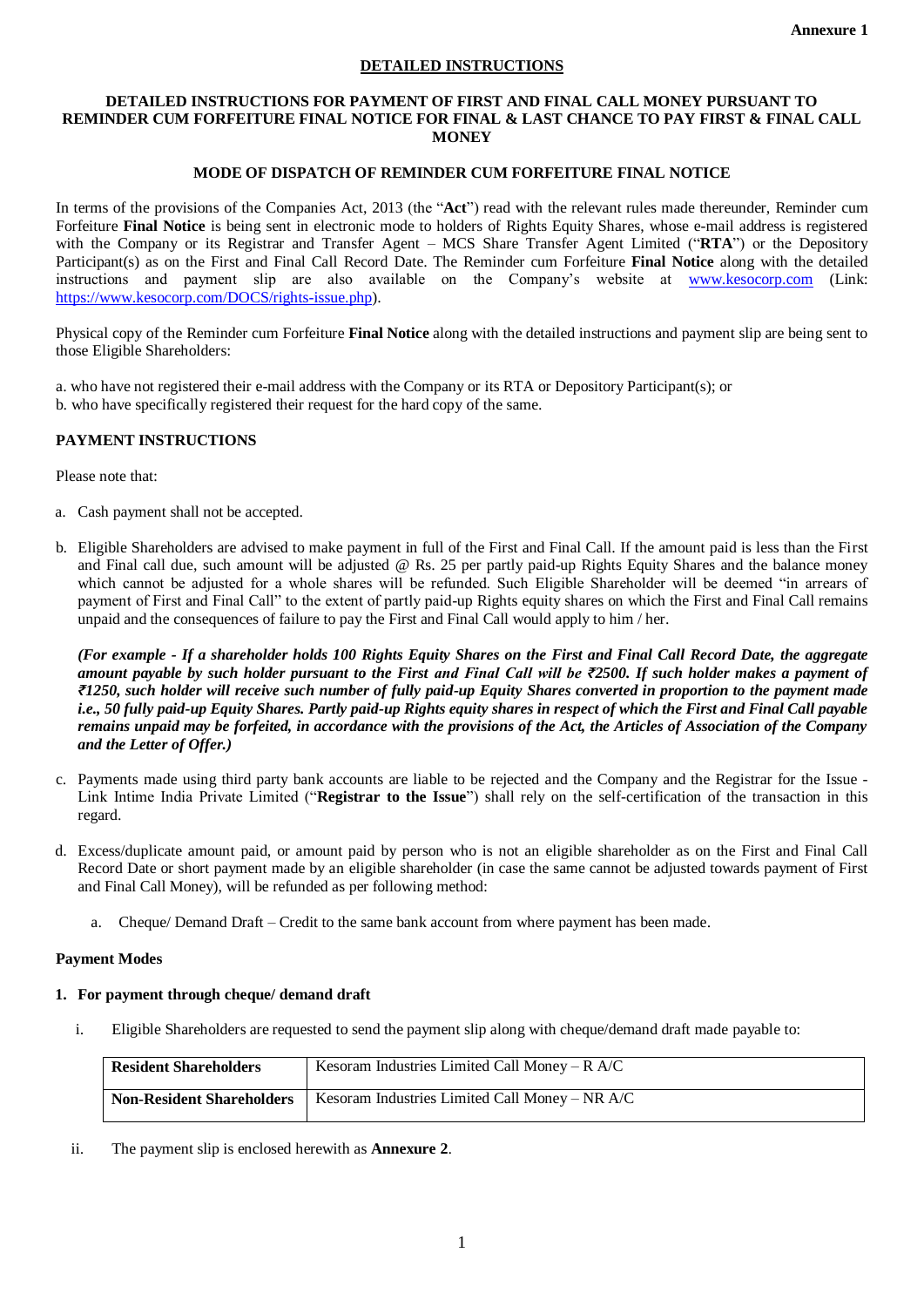- iii. The Eligible Shareholders must inter alia state the following details in the payment slip:
	- a. Full Name of the Sole/First shareholder;
	- b. First and Final Call Notice No.;
	- c. DP ID-Client ID/Folio No.; and
	- d. No. of Rights Equity Shares.
- iv. The payment slip along with the amount payable by cheque or demand draft must be presented at **IndusInd Bank Limited** at the following locations on or before **Monday, May 16, 2022**:

| For Resident | Ahmedabad-World Business House, M. G. Road 'Nr. Parimal Garden, Ellis Bridge Ahmedabad - 380 006.         |
|--------------|-----------------------------------------------------------------------------------------------------------|
| Shareholders | Ahmedabad, Mani Nagar-IndusInd Bank Ltd., Shant Prabha Height, Opp. Vallabh wadi, Rambagh jawahar         |
|              | chowk, Mani Nagar, Ahmedabad- 380 008, Gujarat. Rajkot- Ground Floor, Nakshatra IV, Dr Radhakrishnan      |
|              | Road, Opp. Rajkumar College, Near Marwadi Shaves, Gymkhana Road, Rajkot - 360001, Gujarat. Baroda-        |
|              | Ground Floor & 1st Floor, Gold Croft, Vishwas Colony, Jetalpur Road, Baroda - 390 005 Bangalore-Ground    |
|              | Floor, Centenary Building, No. 28, M. G. Road, Bangalore - 560 001. Chennai- No.3 Village Road            |
|              | Nungambakkam, Chennai - 600 034. Gurgaon-Block A, Sushant Lok, Phase I, Tower B, First India Place, Gr.   |
|              | Floor, Mehrauli-Gurgaon Road, Gurgaon 122002, Haryana. Hyderabad-H.No.8-2-277/3 & 3A, Laxmi Plaza,        |
|              | Road No. 3, Banjara Hills, Hyderabad - 500 034. Indore- Industry House15 Agra Mumbai Road, Old Palasia,   |
|              | Indore - 452 001 Jaipur-Sangam Complex, Gr. Flr. Church Road, Jaipur 302 001. Kolkata-Savitri Towers, 3A, |
|              | Upper Wood Street, Kolkata - 700 017. Kolkata-IndusInd Bank Ltd., Ground Floor, Megacity Chambers, 1      |
|              | India Exchange Place, Kolkata - 700 001, West Bengal. Lucknow-Ground Floor, HT House 25, Ashok Marg,      |
|              | Lucknow - 226001. New-Delhi- Dr. Gopal Das Bhawan 28, Barakhamba Road, New Delhi - 110 001. Pune-         |
|              | 2401, Gen.Thimmayya Rd. (Cantonment), Pune - 411 001. Surat-G-2, Empire State Bldg., Near Udhana          |
|              | Darwaja, 'Ring Road, Surat 395 002 Mumbai-IndusInd House, 425, Dadasaheb Bhadkamkar Marg, Mumbai -        |
|              | 400 004. Mumbai- Premises No.59 & 61, Sonawala Building, 57, Mumbai Samachar Marg, Opp Bombay Stock       |
|              | Exchange, Fort, Mumbai – 400 001, Maharashtra.                                                            |
|              |                                                                                                           |
| For Non-     | Mumbai-IndusInd House, 425, Dadasaheb Bhadkamkar Marg, Mumbai - 400 004                                   |
| Resident     | Mumbai-Premises No.59 & 61, Sonawala Building, 57, Mumbai Samachar Marg, Opp Bombay Stock                 |
| Shareholders | Exchange, Fort, Mumbai - 400 001, Maharashtra                                                             |

- **v.** Eligible Shareholders residing at locations where Bank's collection centres are not available, may send their First and Final Call Money along with the completed payment slip by registered post/speed post/courier at the office of the Registrar to the Issue: **Link Intime India Private Limited, C-101, 1st Floor, 247 Park, L.B.S. Marg, Vikhroli (West), Mumbai - 400083, Maharashtra, India.** Tel No.: +91-22-49186200, stating the requisite details along with Cheque/Demand Draft payable at Mumbai, such that the same are received on or before the last date of payment of the First and Final Call Money i.e. **Monday, May 16, 2022**.
- vi. Cheque / Demand Draft should be drawn on such bank, including Co-operative Bank, which is situated at and is a member or a sub-member of the Bankers' Clearing House located at the centre where this Reminder cum Forfeiture **Final Notice** is presented. Outstation Cheques / Bank Drafts, Money Orders, and Postal Orders will not be accepted. Post-dated cheques will not be accepted and are liable to be rejected.
- vii. After the last date of payment, i.e. **Monday, May 16, 2022**, Bank branches at the aforesaid locations will not accept any First and Final Call Money payment.
- viii. The Company will not be liable for any delayed receipt and reserves the right to reject such delayed receipts.
	- ix. Payment slip should be complete in all respects. The payment slip found incomplete with regard to any of the particulars required to be given therein are liable to be rejected.

# **Non-payment**

**Please note that, failure to pay the First and Final Call Money, as aforesaid, shall render the Rights Equity Shares, including the amount already paid thereon, liable to be forfeited without serving any further notice, in accordance with the Act, the Articles of Association of the Company and the Letter of Offer.**

### **Other Information**

i. The trading in ISIN - IN9087A01017 representing partly paid-up equity shares of face value ₹10 each (₹5 paid-up) i.e. Rights Equity Shares has been suspended by the Stock Exchanges effective from December 1, 2021. Further the ISIN –